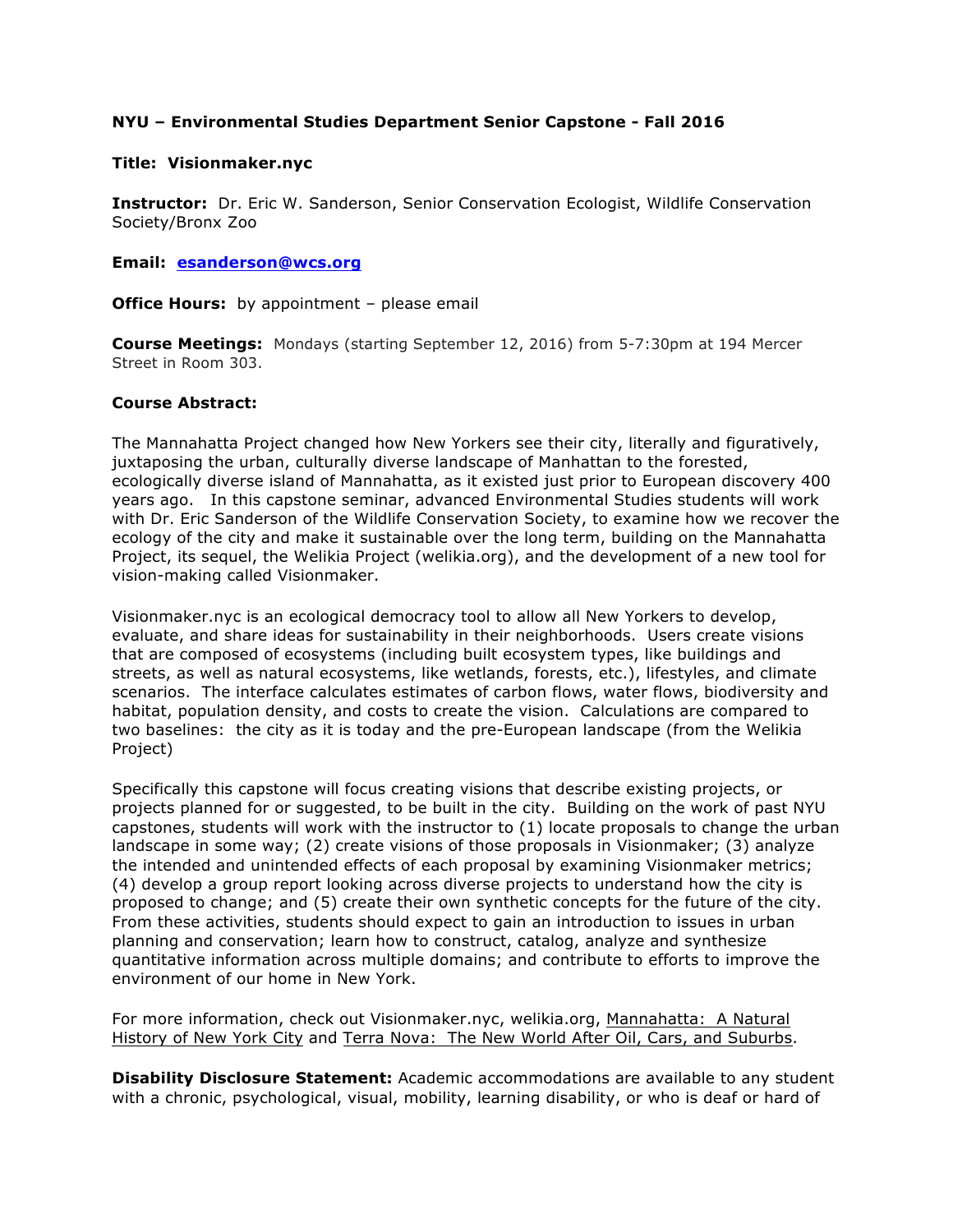hearing. Students should please register with the Moses Center for Students with Disabilities at 212-998-4980. NYU's Henry and Lucy Moses Center for Students with Disabilities 726 Broadway, 2nd Floor New York, NY 10003-6675 Telephone: 212-998- 4980 Voice/TTY Fax: 212-995- 4114 Web site: http://www.nyu.edu/csd

# **Course Materials**

**Computer:** Students will need access to a computer, whether a personal computer or one of the university provided ones, with an update-to-date Internet browser, word processing and presentation software. You will need to be able to access the Internet, print documents, and prepare presentations, presenting them during class time. (A NYU id and a Google Slides presentation via Google Drive work well.) Computer laboratories at NYU are available at the Washington Place Academic Technology Center, the Third Avenue NYUHotSpot and the Kimmel Center NYUHotSpot

**Grading and Evaluation:** Although working in groups, students will be graded individually according to NYU policies. Each assignment is worth a point value (Table 1). Grades will be assigned based on completeness, timeliness, and demonstrated mastery of the material; innovation, flair and enthusiasm will be rewarded. During presentations, all students must speak for their team in approximately equal proportions. Active inquiry and participation with your team and in class discussions is required for credit. Mid-term evaluations will be made for all students. No exams or quizzes will be given per se; rather your work will be evaluated as it is given, typically through in-class presentations and the final capstone presentation at the end of the semester. Note that because products build on each other over the course of the term, failure to complete one activity can lead to subsequent failures to complete activities in a cascading fashion with dire consequences in terms of final scoring.

• No extra credit— there is nothing you can do to "improve your grade" beyond doing the assignments on time, completely and with attention to quality.

• Although this is not a writing course per se, we will be writing and presenting on the works of other persons. Please be aware that plagiarism results in automatic failure of the class. Plagiarism includes: copying sentences or fragments from any source without quotes or references; not citing every source used in your papers; citing internet information without proper citation; presenting someone else's work as your own; or "inadvertently" copying verbatim from any source. For example:

Original: There is considerable debate in the scientific community as to the sources of climate change.

Plagiarism: There exists substantial disagreement in the scientific field about the causes of climate change.

Not Plagiarism: Scientists are engaged in ongoing disagreement and discussion on the sources of climate change.

• Lateness is unacceptable. Repeated lateness will result in a lowering of your participation grade.

• Be considerate. No chatting, texting, or web-surfing during class. Please come to class with an open mind, ready to learn and participate.

• All work produced as part of this project accords with the Visionmaker.nyc terms of use, which includes the student's ability to retain copies of their own work for their own use.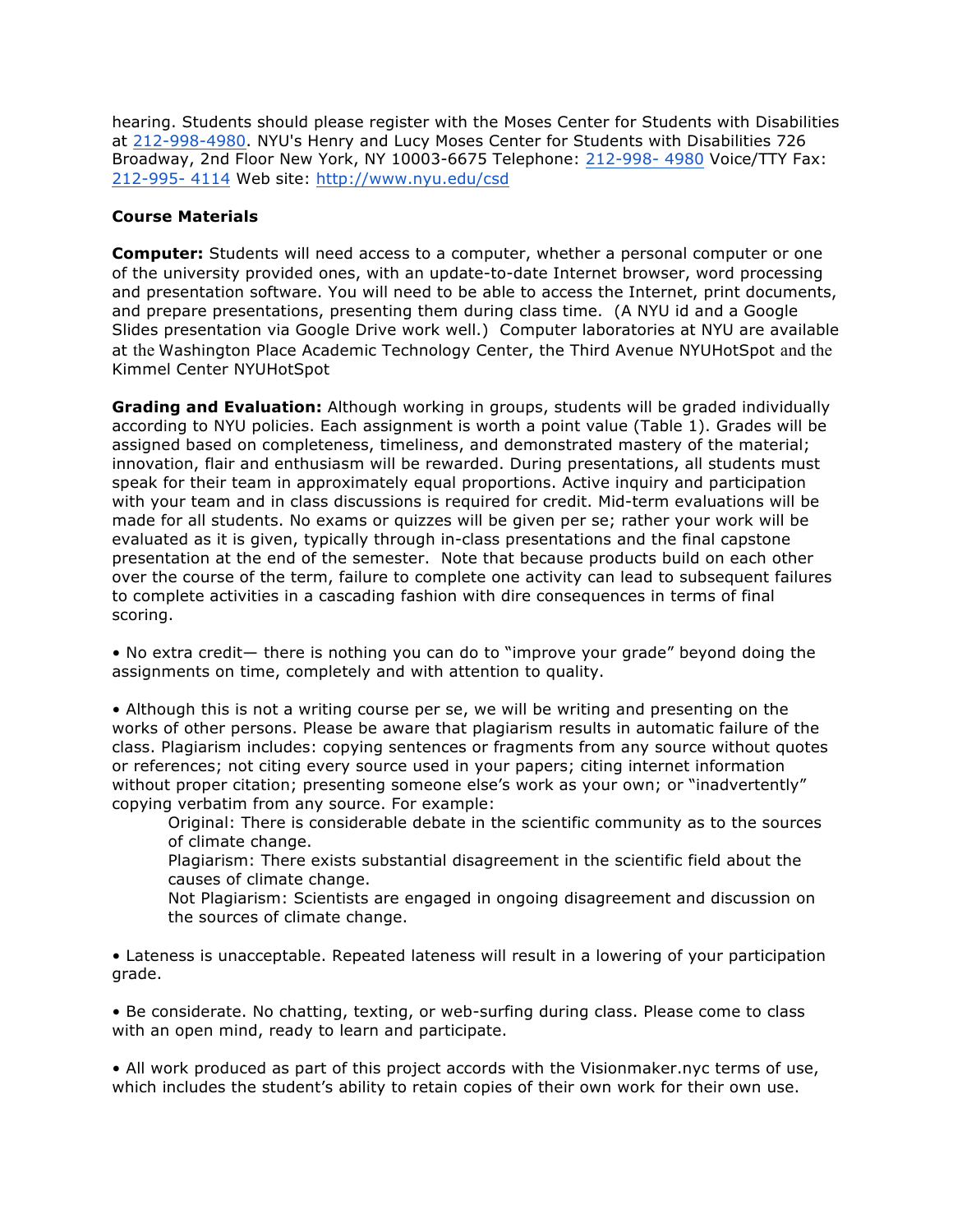Student contributions will be acknowledged collectively or individually in any and all publications that result from their work.

| Date | Topic of this session     | Assignment for next session                                                 | Point   |
|------|---------------------------|-----------------------------------------------------------------------------|---------|
|      |                           |                                                                             | value   |
| 9/12 | Introductions; A tutorial | Read Sanderson et al. (2002) and                                            | 50      |
|      | to using Visionmaker      | Venter et al. (2016)                                                        | (ind.)  |
|      |                           | *************************                                                   |         |
|      |                           | Create Visionmaker.nyc login; Watch                                         |         |
|      |                           | the tutorials and create a vision for                                       |         |
|      |                           | the NYU neighborhorhood                                                     |         |
|      |                           | (Washington Square Park and the                                             |         |
|      |                           | adjacent blocks). Each individual will                                      |         |
|      |                           | prepare & present describing how                                            |         |
|      |                           | your vision is different from the<br>neighborhood today, including          |         |
|      |                           | ecosystem, lifestyle, climate and                                           |         |
|      |                           | metrics, using graphs of the data, on                                       |         |
|      |                           | $9/19$ ( $\sim$ 10 min.)                                                    |         |
| 9/19 | <b>Motivations for</b>    | Read Grimm et al. (1998)                                                    | 50      |
|      | Visionmaker: the          | ************************                                                    | (group) |
|      | changing human footprint  | Study the explanations about the                                            |         |
|      | on Earth                  | Visionmaker models under Resources                                          |         |
|      |                           | > For Researchers. We will select 5                                         |         |
|      |                           | two person groups. Each group will                                          |         |
|      |                           | prepare & present an explanation with                                       |         |
|      |                           | a flow chart explaining how one of the<br>five methods (carbon, water,      |         |
|      |                           | biodiversity, economics, population)                                        |         |
|      |                           | works on 9/26. (~20 min.)                                                   |         |
| 9/26 | How does Visionmaker      | Skim OneNYC report and read draft                                           | 50      |
|      | work? Historical and      | Nature Goals report                                                         | (ind.)  |
|      | contemporary ecology      | ************************                                                    |         |
|      |                           | Write 1000 word essay on what you                                           |         |
|      |                           | think goals for New York City's                                             |         |
|      |                           | environment should be for 2050 and                                          |         |
|      |                           | illustrate with a vision created in                                         |         |
|      |                           | Visionmaker. Justify your reasoning<br>including accounting for other needs |         |
|      |                           | for the city, including economy,                                            |         |
|      |                           | justice, etc. Each individual will                                          |         |
|      |                           | prepare and present your goal                                               |         |
|      |                           | statement and idealized vision on                                           |         |
|      |                           | 10/3. ( $\sim$ 10 min.; email your essay to                                 |         |
|      |                           | Eric before class begins)                                                   |         |
| 10/3 | Setting goals for the NYC | No reading                                                                  | 100     |
|      | environment               | **************************                                                  | (group) |
|      |                           | We will select 5 two person groups                                          |         |

Table 1. Class assignments in Visionmaker.nyc capstone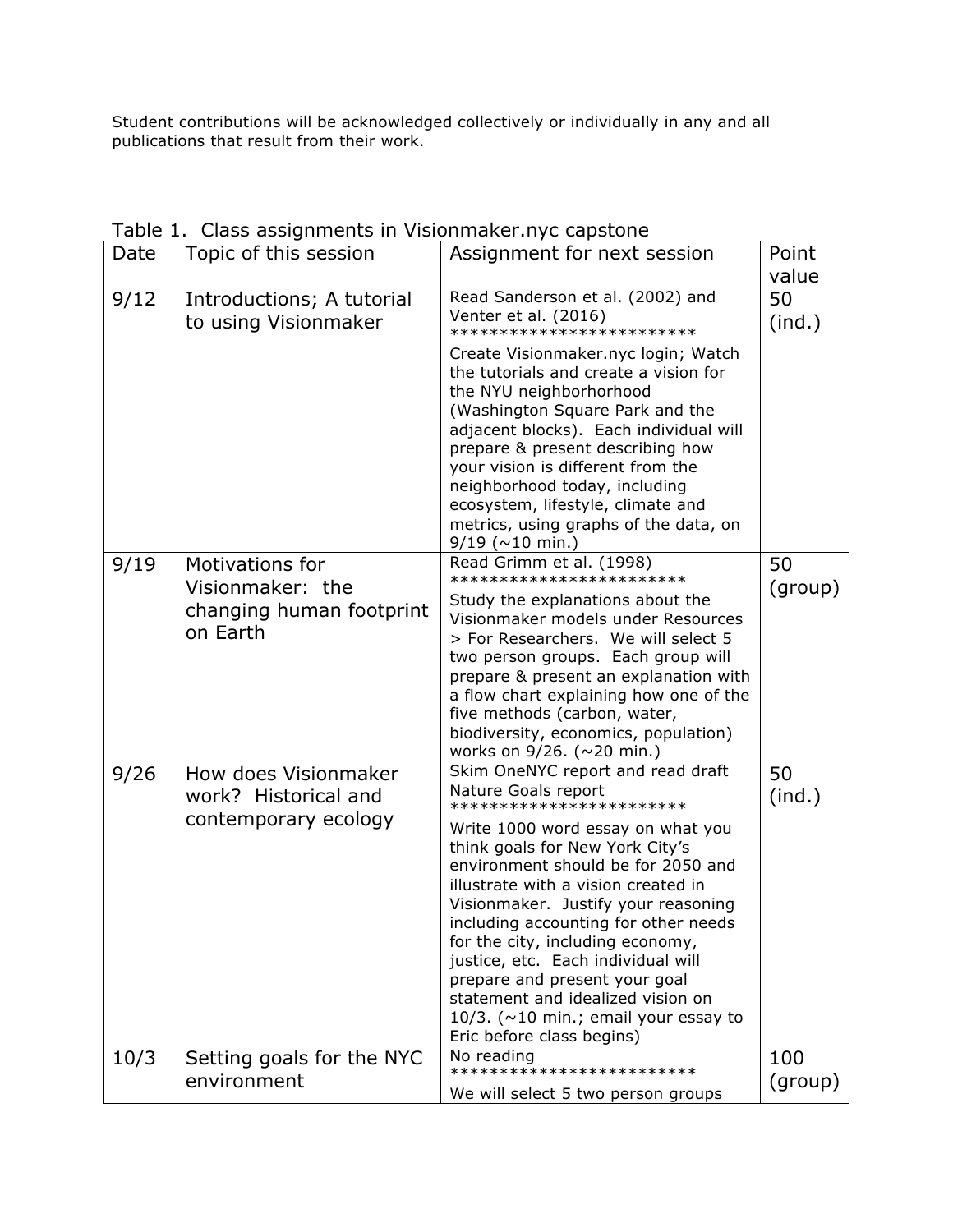|       |                                                                                                | (same as before or different), one per<br>borough. Each group will research<br>find projects, planned or underway, in<br>their borough (see<br>http://gis.nyc.gov/doitt/nycitymap)<br>that can be represented in<br>Visionmaker. Provide a general<br>summary of projects and create<br>visions representing three using<br>Visionmaker. Present your findings<br>on $10/17.$ (~20 min.)                                                                                                                                                                                                                                                                     |                |
|-------|------------------------------------------------------------------------------------------------|--------------------------------------------------------------------------------------------------------------------------------------------------------------------------------------------------------------------------------------------------------------------------------------------------------------------------------------------------------------------------------------------------------------------------------------------------------------------------------------------------------------------------------------------------------------------------------------------------------------------------------------------------------------|----------------|
| 10/10 | No class - Fall recess                                                                         | Continue assignment                                                                                                                                                                                                                                                                                                                                                                                                                                                                                                                                                                                                                                          |                |
| 10/17 | How is New York City<br>changing (Part I)?                                                     | No reading<br>**************************<br>We will select 5 two person groups<br>(same as before or different), one per<br>borough. Each group will research<br>zoning changes in their borough (see<br>http://www1.nyc.gov/site/planning/pl<br>ans/proposals-studies.page) that can<br>be represented in Visionmaker.<br>Provide a general summary of zoning<br>and create visions representing one of<br>the zoning study recommendations<br>using Visionmaker. Discuss how the<br>environmental performance of the<br>neighborhoods will change, preparing<br>graphs from the Visionmaker metrics.<br>Present your findings on $10/31.$ (~20<br>$min.$ ) | 100<br>(group) |
| 10/24 | Field trip to Lower<br>Manhattan                                                               | Continue assignment                                                                                                                                                                                                                                                                                                                                                                                                                                                                                                                                                                                                                                          |                |
| 10/31 | How is New York City<br>changing (Part II)?<br>Summary of results from<br>Visionmaker studies. | Read Part I of Terra Nova<br>*************************<br>Revise your essay on nature goals<br>from earlier in the semester. Using<br>Visionmaker as a guide, argue for<br>quantitative goals for the carbon,<br>water, biodiversity, and population of<br>New York City in 2050. Bring your<br>goals to class to compare to your<br>classmates on 11/7. (Email your<br>essay to Eric before class begins on<br>11/7)                                                                                                                                                                                                                                        | 150<br>(ind.)  |
| 11/7  | Consensus goals<br>developed by capstone.                                                      | Read Parts II and III of Terra Nova<br>***************************<br>Based on class discussion, each<br>individual will research and draft a<br>policy recommendations ( $\sim$ 1000<br>words) to move city toward an<br>consensus environmental goals.<br>Prepare and present your draft                                                                                                                                                                                                                                                                                                                                                                   | 100<br>(ind.)  |